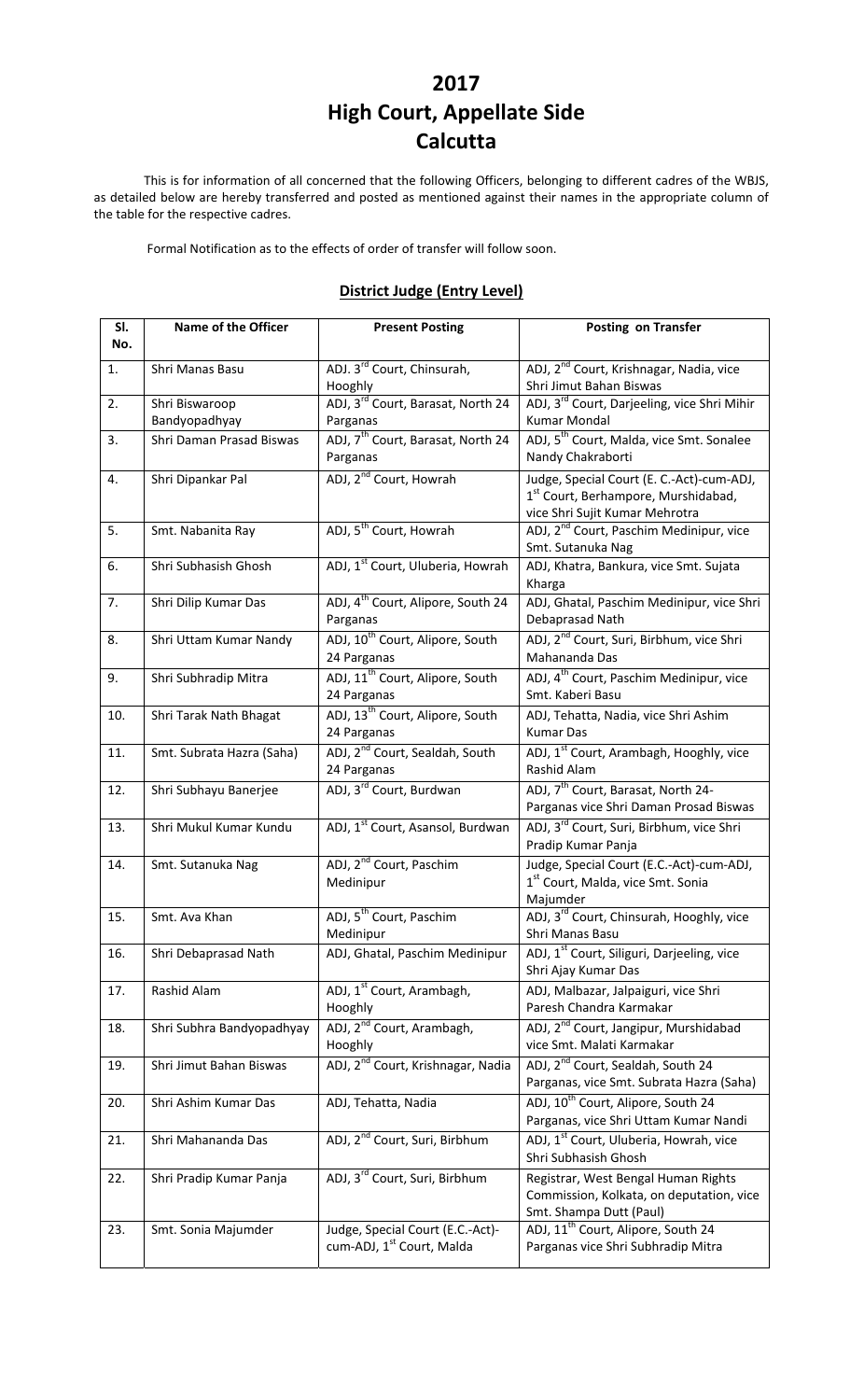| 24. | Smt. Sonalee Nandy<br>Chakraborti  | ADJ, 5 <sup>th</sup> Court, Malda                                           | ADJ, 3 <sup>rd</sup> Court, Barasat, North 24<br>Parganas, vice Shri Biswarup<br>Bandyopadhyay                                                       |
|-----|------------------------------------|-----------------------------------------------------------------------------|------------------------------------------------------------------------------------------------------------------------------------------------------|
| 25. | Shri Somnath Chakraborti           | ADJ, 4 <sup>th</sup> Court, Malda                                           | ADJ, 1st Court, Barasat, North 24<br>Parganas, vice Shri Prabir Kumar Misra                                                                          |
| 26. | Smt. Anita Mathur                  | ADJ, 4 <sup>th</sup> Court, Berhampore,<br>Murshidabad                      | ADJ, 5 <sup>th</sup> Court, Howrah, vice Smt.<br>Nabanita Ray                                                                                        |
| 27. | Smt. Sujata Kharga                 | ADJ, Khatra, Bankura                                                        | Judge, 2 <sup>nd</sup> Special Court, Calcutta, on<br>deputation, vice Smt. Mina Sarkar                                                              |
| 28. | Shri Mihir Kumar Mondal            | ADJ, 3 <sup>rd</sup> Court, Sadar, Darjeeling                               | ADJ, 2 <sup>nd</sup> Court, Howrah, vice Shri<br>Dipankar Pal                                                                                        |
| 29. | Shri Ajay Kumar Das                | ADJ, 1 <sup>st</sup> Court, Siliguri, Darjeeling                            | Registrar, West Bengal Land Reforms &<br>Tenancy Tribunal, Kolkata, on deputation<br>vice Shri Swades Ranjan Ray                                     |
| 30. | Shri Paresh Chandra<br>Karmakar    | ADJ, Mal, Jalpaiguri                                                        | ADJ, 4 <sup>th</sup> Court, Alipore, South 24<br>Parganas vice Shri Dilip Kumar Das                                                                  |
| 31. | Shri Prabir Kumar Mishra           | ADJ, 1 <sup>st</sup> Court, Barasat, North 24<br>Parganas                   | ADJ, 5 <sup>th</sup> Court, Paschim Medinipur, vice<br>Ava Khan                                                                                      |
| 32. | Shri Sujit Kumar Mehrotra          | Judge, Special Court (E.C. Act)-<br>cum ADJ, Berhampore,<br>Murshidabad     | ADJ, 13 <sup>th</sup> Court, Alipore, South 24<br>Parganas, vice Shri Tarak Nath Bhagat.                                                             |
| 33. | Shri Swades Ranjan Ray             | Registrar, West Bengal Land<br>Reforms & Tenancy Tribunal, on<br>deputation | ADJ, 1 <sup>st</sup> Court, Barrackpore, N. 24 Pgs.,<br>vice Shri Asish Kumar Senapati,<br>scheduled to retire from WBJS w.e.f.<br>31.03.2017 (A.N.) |
| 34. | Smt. Shampa Dutt (Paul)            | Registrar, West Bengal Human<br>Rights Commission, on<br>deputation,        | ADJ, 1 <sup>st</sup> Court, Asansol, Burdwan, vice<br>Shri Mukul Kumar Kundu                                                                         |
| 35. | Smt. Mina Sarkar                   | Judge, 2 <sup>nd</sup> Special Court,<br>Calcutta on deputation             | ADJ, 3 <sup>rd</sup> Court, Burdwan, vice Shri<br>Subhayu Banerjee                                                                                   |
| 36. | Smt. Kaberi Basu                   | ADJ, 4 <sup>th</sup> Court, Sadar, Paschim<br>Medinipur                     | ADJ, 18 <sup>th</sup> Court, Alipore, South 24<br>Parganas vice Shri Bidyut Kumar Roy                                                                |
| 37. | Smt. Malati Karmakar               | ADJ, 2 <sup>nd</sup> Court, Jangipur,<br>Murshidabad                        | ADJ, 6 <sup>th</sup> Court, Barasat, North 24<br>Parganas vice Shri Anirban Das                                                                      |
| 38. | Smt. Anjali Sinha                  | ADJ, 1 <sup>st</sup> Court, Jangipur,<br>Murshidabad                        | Judge, Bench-VIII, City Civil Court,<br>Calcutta, vice Shri Jayanta Chakraborty                                                                      |
| 39. | Shri Narendra Nath<br>Dasgupta     | Registrar, Original Side, High<br>Court, Calcutta                           | ADJ, 4 <sup>th</sup> Court, Howrah, vice Shri Jibon<br>Kumar Sadhu                                                                                   |
| 40. | Shri Jibon Kumar Sadhu             | ADJ, 4 <sup>th</sup> Court, Howrah                                          | ADJ, 1 <sup>st</sup> Court, Jangipur, Murshidabad,<br>vice Smt. Anjali Sinha                                                                         |
| 41. | Shri Jayanta Chakraborty           | Judge, Bench-VIII, City Civil<br>Court, Calcutta                            | ADJ, 4 <sup>th</sup> Court, Berhampore,<br>Murshidabad, vice Smt. Anita Mathur                                                                       |
| 42. | Shri Anirban Das                   | ADJ, 6 <sup>th</sup> Court, Barasat, North 24<br>Parganas                   | ADJ, 1 <sup>st</sup> Court, Katwa, Burdwan, vice Shri<br>Shyam Sundar Chattopadhyay                                                                  |
| 43. | Shri Shyam Sundar<br>Chattopadhyay | ADJ, 1 <sup>st</sup> Court, Katwa, Burdwan                                  | ADJ, Diamond Harbour, South 24<br>Parganas, vice Shri Shyam Prakash Rajak                                                                            |
| 44. | Shri Suratheswar Mondal            | ADJ, 14 <sup>th</sup> Court, Alipore, South<br>24-Parganas                  | ADJ, 2 <sup>nd</sup> Court, Arambagh, Hooghly, vice<br>Shri Subhra Bandyopadhyay                                                                     |
| 45. | Shri Shyam Prakash Rajak           | ADJ, Diamond Harbour, South<br>24 Parganas                                  | ADJ, 14 <sup>th</sup> Court, Alipore, South 24<br>Parganas, vice Shri Suratheswar Mondal                                                             |

## **ADJ, FTC**

| SI. | Name of the Officer       | <b>Present Posting</b>      | <b>Posting on Transfer</b>                |
|-----|---------------------------|-----------------------------|-------------------------------------------|
| No. |                           |                             |                                           |
| 1.  | Sri Suresh Biswakarma     | ADJ, FTC-1, Burdwan         | ADJ, FTC, Bankura vice Sri D. N. Roy      |
|     |                           |                             | Barman, since transferred                 |
| 2.  | Sri Asutosh Sarkar        | ADJ, FTC, Durgapur, Burdwan | ADJ, FTC-1, Lalbagh, Murshidabad vice Sri |
|     |                           |                             | Aloke Kumar Chowdhury, since              |
|     |                           |                             | transferred                               |
| 3.  | Sri Sudipta Bhattacharjee | ADJ, FTC, Kalna, Burdwan    | ADJ, FTC, Baruipur, South 24-Parganas     |
|     |                           |                             | vice Sri Duri Venkat Srinivas, since      |
|     |                           |                             | transferred                               |
| 4.  | Sri Kallol Kumar Das      | ADJ, FTC-1, Bichar Bhavan,  | ADJ, FTC, Rampurhat, Birbhum vice Sri     |
|     |                           | Calcutta                    | Anil Kumar Prasad, since transferred      |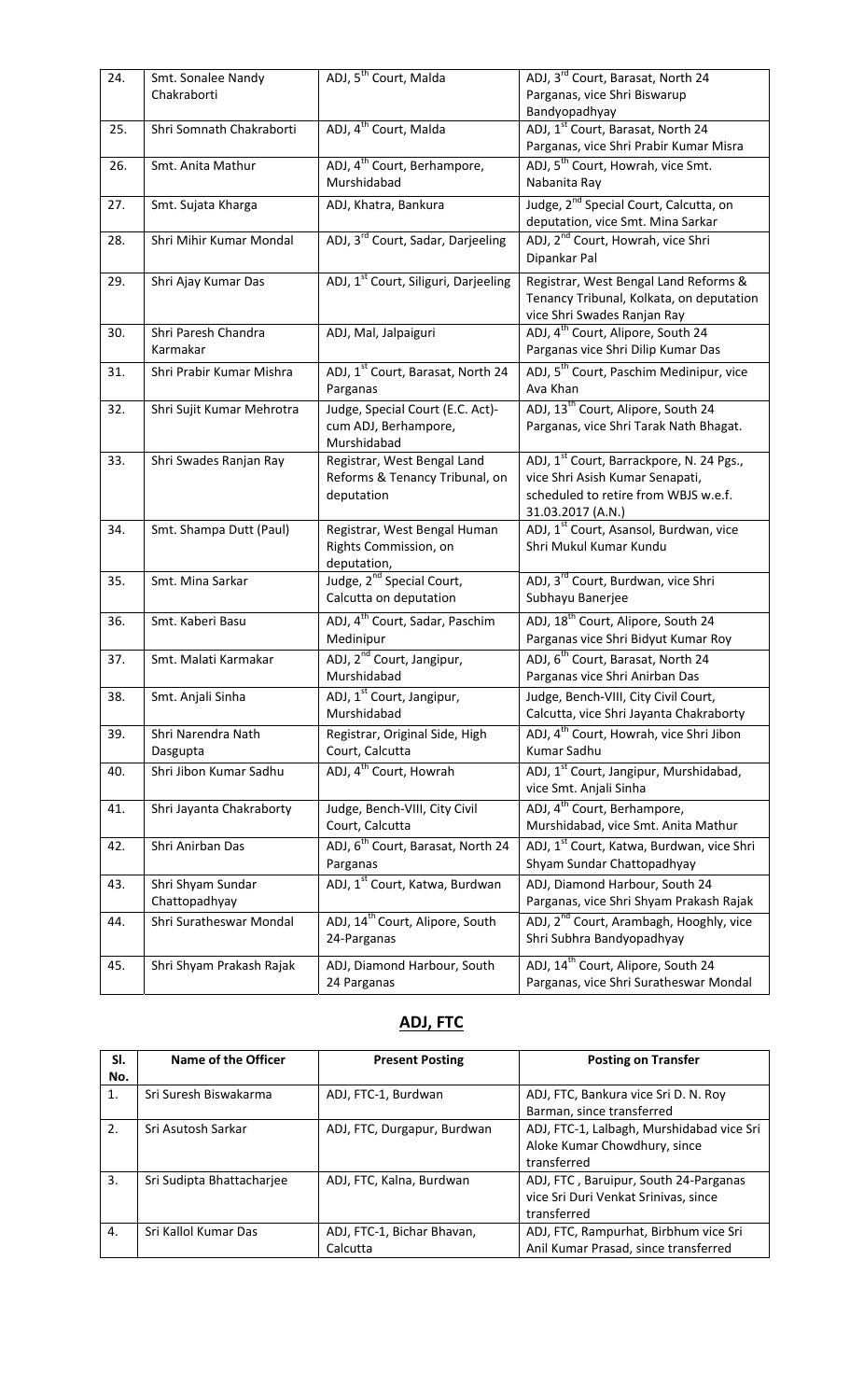| 5.  | Sri Subhendu Saha         | ADJ, FTC, Cooch Behar           | ADJ, FTC-1, Chinsurah, Hooghly vice        |
|-----|---------------------------|---------------------------------|--------------------------------------------|
|     |                           |                                 | vacant, last presided over by Chowdhury    |
|     |                           |                                 | Hefazat Karim                              |
| 6.  | Jahangir Kabir            | ADJ, FTC-2, Chinsurah, Hooghly  | ADJ, FTC-1, Basirhat, North 24-Parganas    |
|     |                           |                                 | vice Sri Amit Chattopadhyay, since         |
|     |                           |                                 | transferred                                |
| 7.  | Sri Aloke Kumar Chowdhury | ADJ, FTC-1, Lalbagh,            | ADJ, FTC, Durgapur, Burdwan vice Sri       |
|     |                           | Murshidabad                     | Asutosh Sarkar, since transferred          |
| 8.  | Sri Pijush Kanti Roy      | ADJ, FTC-4, Krishnanagar, Nadia | ADJ, FTC, Cooch Behar vice Sri Subhendu    |
|     |                           |                                 | Saha, since transferred                    |
| 9.  | Sri Bibekananda Sur       | ADJ, FTC-5, Barasat, North 24-  | ADJ, FTC, Kalna, Burdwan vice Sri Sudipta  |
|     |                           | Pgs.                            | Bhattacharjee, since transferred           |
| 10. | Sri Debabrata Kundu       | ADJ, FTC-1, Barrackpore, North  | ADJ, FTC, Ranaghat, Nadia vice Smt.        |
|     |                           | 24-Parganas                     | Jayati Bhattacharya (Das), since           |
|     |                           |                                 | transferred                                |
| 11. | Sri Amit Chattopadhyay    | ADJ, FTC-1, Basirhat, North 24- | ADJ, FTC-2, Howrah vice Sri Ratan Kumar    |
|     |                           | Parganas                        | Das, since transferred                     |
| 12. | Sri Madan Mohan Misra     | ADJ, FTC-1, Tamluk, Purba       | ADJ, FTC-3, Barrackpore, North 24-         |
|     |                           | Medinipur                       | Parganas vice vacant, last presided over   |
|     |                           |                                 | by Syed Neyazuddin Azad                    |
| 13. | Smt. Asima Pal            | ADJ, FTC, Haldia, Purba         | ADJ, FTC-1, Alipore, South 24-Parganas     |
|     |                           | Medinipur                       | vice vacant, last presided over by Sri     |
|     |                           |                                 | Sanjib Daruka                              |
| 14. | Sri Gour Sundar Banerjee  | ADJ, FTC-2, Alipore, South 24-  | ADJ, FTC-3, Krishnanagar, Nadia vice       |
|     |                           | Parganas                        | vacant                                     |
| 15. | Sri Pijush Ghosh          | ADJ, FTC-4, Alipore, South 24-  | ADJ, FTC-2, Purulia, vice Sri Prasanta     |
|     |                           | Parganas                        | Kumar Sil, since transferred               |
| 16. | Sri Anjan Kumar Sengupta  | ADJ, FTC-2, Sealdah, South 24-  | ADJ, FTC-2, Burdwan vice vacant, last      |
|     |                           | Parganas                        | presided over by Sri Arghadeb Khan         |
| 17. | Sri Duri Venkat Srinivas  | ADJ, FTC, Baruipur, South 24-   | ADJ, FTC-2, Jangipur, Murshidabad vice     |
|     |                           | Parganas                        | vacant, last presided over by Sri Akhilesh |
|     |                           |                                 | <b>Kumar Pandey</b>                        |
| 18. | Sri Anil Kumar Prasad     | ADJ, FTC, Rampurhat, Birbhum    | ADJ, FTC, Haldia, Purba Medinipur, vice    |
|     |                           |                                 | Smt. Asima Pal, since transferred          |
| 19. | Sri Prasanta Kumar Sil    | ADJ, FTC-2, Purulia             | ADJ, FTC-2, Barasat, North 24-Parganas     |
|     |                           |                                 | vice vacant, last presided over by Smt.    |
|     |                           |                                 | Dipali Srivastava (Sinha)                  |
| 20. | Smt. Manjushri Mondal     | ADJ, FTC-2, Kandi, Murshidabad  | ADJ, FTC-1, Bichar Bhavan, Calcutta vice   |
|     |                           |                                 | Sri Kallol Kumar Das, since transferred    |

## **CJ(SD)/CJM/ACJM**

| SI.<br>No. | <b>Name of the Officer</b> | <b>Present Posting</b>                               | <b>Posted on Transfer</b>                                                                                          |
|------------|----------------------------|------------------------------------------------------|--------------------------------------------------------------------------------------------------------------------|
| 1.         | Sri Fatik Chandra Mondal   | CJM, Car Nicobar, A & N Islands                      | CJ(SD), Arambagh, Hooghly vice Sri<br>Dipanjan Sen, since transferred                                              |
| 2.         | Sri Dipanjan Sen           | CJ(SD), Arambagh, Hooghly                            | ACJM, Arambagh, Hooghly vice Sri Arnab<br>Datta, since transferred                                                 |
| 3.         | Sri Surajit Seal           | ACJM, Durgapur, Burdwan                              | Registrar, Civil Courts, Howrah vice Sri<br>Shib Shankar Ghosh, since transferred                                  |
| 4.         | Smt. Barnali Dasgupta      | CJ(SD), Durgapur, Burdwan                            | Secretary, DLSA, Birbhum, on deputation<br>vice Sri Anan Chattopadhyay, since<br>transferred                       |
| 5.         | Sri Indranil Chatterjee    | CJ(SD), 1 <sup>st</sup> Court, Rampurhat,<br>Birbhum | CJ(SD), Alipurduar, Jalpaiguri vice Sri<br>Rudra Prasad Ray, since transferred                                     |
| 6.         | Sri Rudra Prasad Ray       | CJ(SD), Alipurduar, Jalpaiguri                       | ACJM, 1 <sup>st</sup> Court, Alipurduar, Jalpaiguri<br>vice Sri Bikash Lama, since transferred                     |
| 7.         | Sri Arabinda Panti         | ACJM, Mathabhanga, Cooch<br>Behar                    | Judge, 2 <sup>nd</sup> Labour Court, Calcutta on<br>deputation vice Smt. Ali Biswas (Sarkar),<br>since transferred |
| 8.         | Sri Debanjan Ghosh         | ACJM, Siliguri, Darjeeling                           | Deputy Registrar, WB Human Rights<br>Commission, on deputation vice Smt.<br>Dipa Shyam Ray, since transferred      |
| 9.         | Sri Ratan Kumar Gupta      | $CJ(SD)$ , 1 <sup>st</sup> Court, Hooghly            | CJM, Car Nicobar, A & N Island vice Sri<br>Fatik Chandra Mondal, since transferred                                 |
| 10.        | Sri Soumendra Nath Roy     | CJ(SD), 3 <sup>rd</sup> Court, Howrah                | Secretary, DLSA, Dakshin Dinajpur vice Sri<br>Abir Chatterjee, since transferred                                   |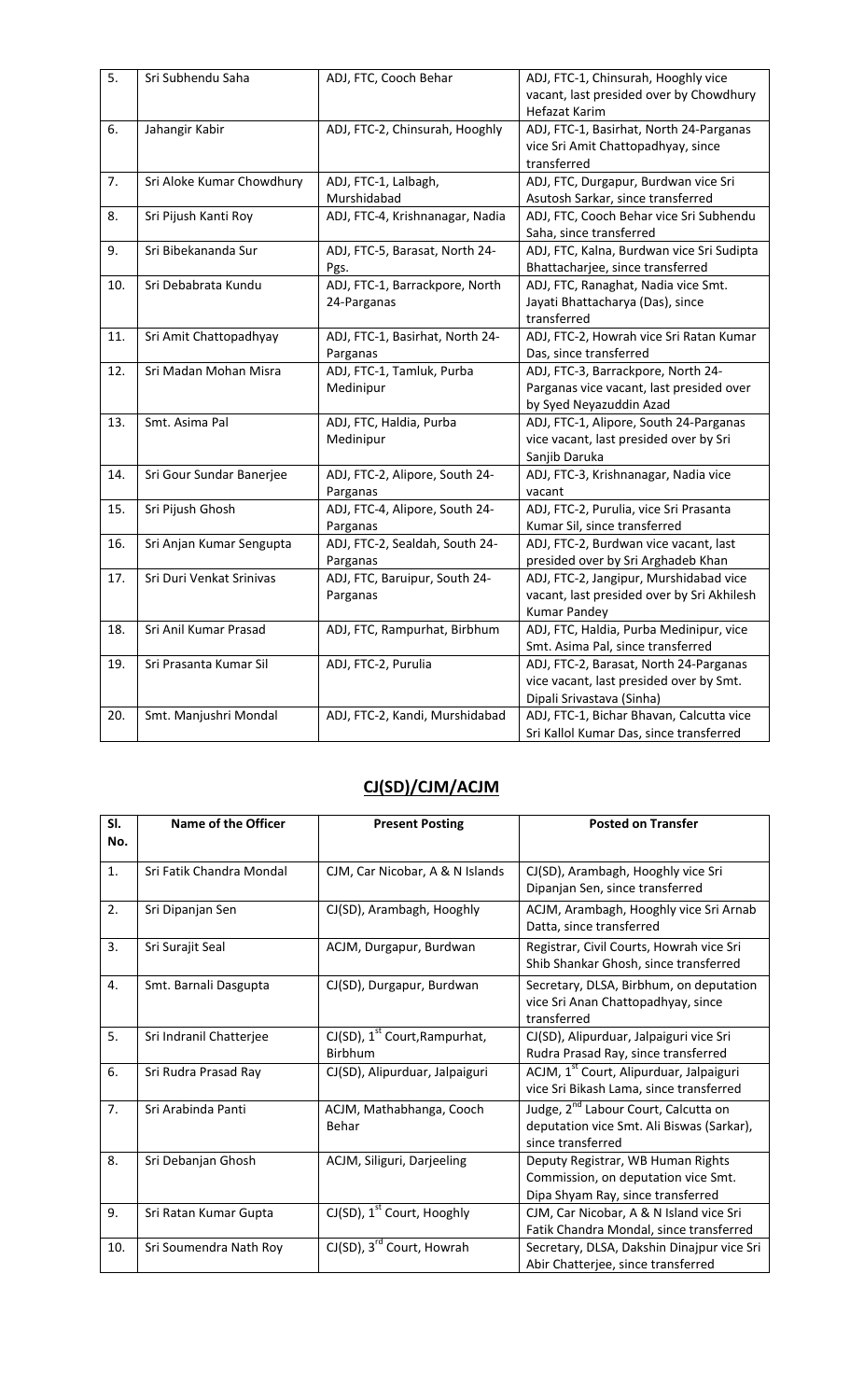| 11. | Sri Shib Shankar Ghosh               | Registrar, Civil Courts, Howrah                                 | CJ(SD), 1 <sup>st</sup> Court, Rampurhat, Birbhum<br>vice Sri Indranil Chatterjee, since<br>transferred            |
|-----|--------------------------------------|-----------------------------------------------------------------|--------------------------------------------------------------------------------------------------------------------|
| 12. | Sri Sujit Kumar<br>Bandyopadhyay     | ACJM, Uluberia, Howrah                                          | ACJM, Siliguri, Darjeeling vice Sri<br>Debanjan Ghosh, since transferred                                           |
| 13. | Sri Bikash Lama                      | ACJM, 1 <sup>st</sup> Court, Alipurduar,<br>Jalpaiguri          | ACJM, Tehatta, Nadia vice Sri Amitava<br>Mukherjee, since transferred                                              |
| 14. | Sri Amitava Mukherjee                | ACJM, Tehatta, Nadia                                            | ACJM, Uluberia, Howrah vice Sri Sujit<br>Kumar Bandyopadhyay since transferred                                     |
| 15. | Sri Rajesh Tamang                    | CJ(SD), Bongaon, North 24-<br>Parganas                          | Secretary, DLSA, Malda vice Sri Pradip<br>Kumar Gangopadhyay since transferred                                     |
| 16. | Sri Debasis Chowdhuri                | CJ(SD), Basirhat, North 24-<br>Parganas                         | CJ(SD), Diamond Harbour, South 24-<br>Parganas vice Sri Ananta Kumar Singha<br>Mahapatra since transferred         |
| 17. | Sri Alokesh Das                      | CJ(SD), Haldia, Purba Medinipur                                 | ACJM, Mathabhanga, Cooch Behar vice<br>Sri Arabinda Panti since transferred                                        |
| 18. | Sri Debdeep Manna                    | ACJM, Ghatal, Paschim<br>Medinipur                              | CJ(SD), Purulia vice vacant, last presided<br>over by Sri Lilamoy Mondal                                           |
| 19. | Sri Ramendra Nath Makhal             | CJ(SD), 5 <sup>th</sup> Court, Alipore, South<br>24-Parganas    | CJ(SD), Bongaon, North 24-Parganas vice<br>Sri Rajesh Tamang, since transferred                                    |
| 20. | Sri Prakash Chandra Barman           | CJ(SD), 9 <sup>th</sup> Court, Alipore, South<br>24-Parganas    | CJM, Suri, Birbhum vice Sri Nirupam Kar,<br>since transferred                                                      |
| 21. | Sri Ananta Kumar Singha<br>Mahapatra | CJ(SD), Diamond Harbour,<br>South 24-Parganas                   | ACJM, Bishnupur, Bankura vice Smt.<br>Melissa Gurung since transferred                                             |
| 22. | Sri Sisir Kumar Meyur                | ACJM, Kakdwip, S. 24-Parganas                                   | Secretary, DLSA, Paschim Medinipur vice<br>Sri Ajayendra Nath Bhattacharyya, since<br>transferred                  |
| 23. | Sri Sujoy Kumar Sarkar               | CJ(SD), Sealdah, S. 24-Pgs.                                     | ACJM, Durgapur, Burdwan vice Sri Surajit<br>Seal, since transferred                                                |
| 24. | Sri Subrata Chatterjee               | CJ(SD), 1 <sup>st</sup> Court, Asansol,<br>Burdwan              | CJ(SD), Durgapur, Burdwan vice Smt.<br>Barnali Dasgupta, since transferred                                         |
| 25. | Sri Nirupam Kar                      | CJM, Suri, Birbhum                                              | CJ(SD), Haldia, Purba Medinipur vice Sri<br>Alokesh Das, since transferred                                         |
| 26. | Sri Anan Chattopadyay                | Secretary, DLSA, Suri, Birbhum                                  | CJ(SD), 1 <sup>st</sup> Court, Hooghly vice Sri Ratan<br>Kumar Gupta, since transferred                            |
| 27. | Sri Abir Chatterjee                  | Secretary, DLSA, Balurghat,<br>Dakshin Dinajpur, on deputation  | ACJM, Kakdwip, South 24-Parganas vice<br>Sri Sisir Kumar Meyur                                                     |
| 28. | Smt. Dipa Shyam Ray                  | Deputy Registrar, WB Human<br><b>Rights Commission</b>          | CJ(SD), Asansol, Burdwan vice Sri Subrata<br>Chatterjee, since transferred                                         |
| 29. | Smt. Ali Biswas (Sarkar)             | Judge, 2 <sup>nd</sup> Labour Court,<br>Calcutta, on deputation | CJ(SD), 3 <sup>rd</sup> Court, Howrah vice Sri<br>Soumendra Nath Roy, since transferred                            |
| 30. | Sri Pradip Kumar<br>Gangopadhyay     | Secretary, DLSA, Malda, on<br>deputation                        | CJ(SD), 9 <sup>th</sup> Court, Alipore, South 24-<br>Pargnas, vice Sri Prakash Chandra<br>Barman since transferred |
| 31. | Sri Ajayendra Nath<br>Bhattacharyya  | Secretary, DLSA, Sadar, Paschim<br>Medinipur, on deputation     | CJ(SD), Sealdah, South 24-Parganas vice<br>Sri Sujoy Kumar Sarkar since transferred                                |
| 32. | Melissa Gurung                       | ACJM, Bishnupur, Bankura                                        | CJ(SD), 5 <sup>th</sup> Court, Alipore, South 24-<br>Parganas vice Sri Ramendra Nath Makhal,<br>since transferred  |
| 33. | Sri Arnab Dutta                      | ACJM, Arambagh, Hooghly                                         | Secretary, DLSA, Howrah vice Sri Arvind<br>Mishra, since transferred                                               |
| 34. | Sri Rajesh Guha Roy                  | ACJM, Bolpur, Birbhum                                           | CJ(SD), Ghatal, Paschim Medinipur vice<br>Smt. Leena Golder, since transferred                                     |
| 35. | Smt. Leena Golder                    | CJ(SD), Ghatal, Paschim<br>Medinipur                            | ACJM, Ghatal, Paschim Medinipur, vice<br>Sri Debdeep Manna, since transferred                                      |
| 36. | Smt. Dolma Sherpa                    | Judge, Bench-5, PSCC, Calcutta                                  | CJ(SD, Basirhat, North 24-Parganas vice<br>Sri Debasis Chowdhuri                                                   |
| 37. | Sri Arvind Misra                     | Secretary, DLSA, Howrah, on<br>deputation                       | ACJM, Bolpur, Birbhum vice Sri Rajesh<br>Guha Roy, since transferred                                               |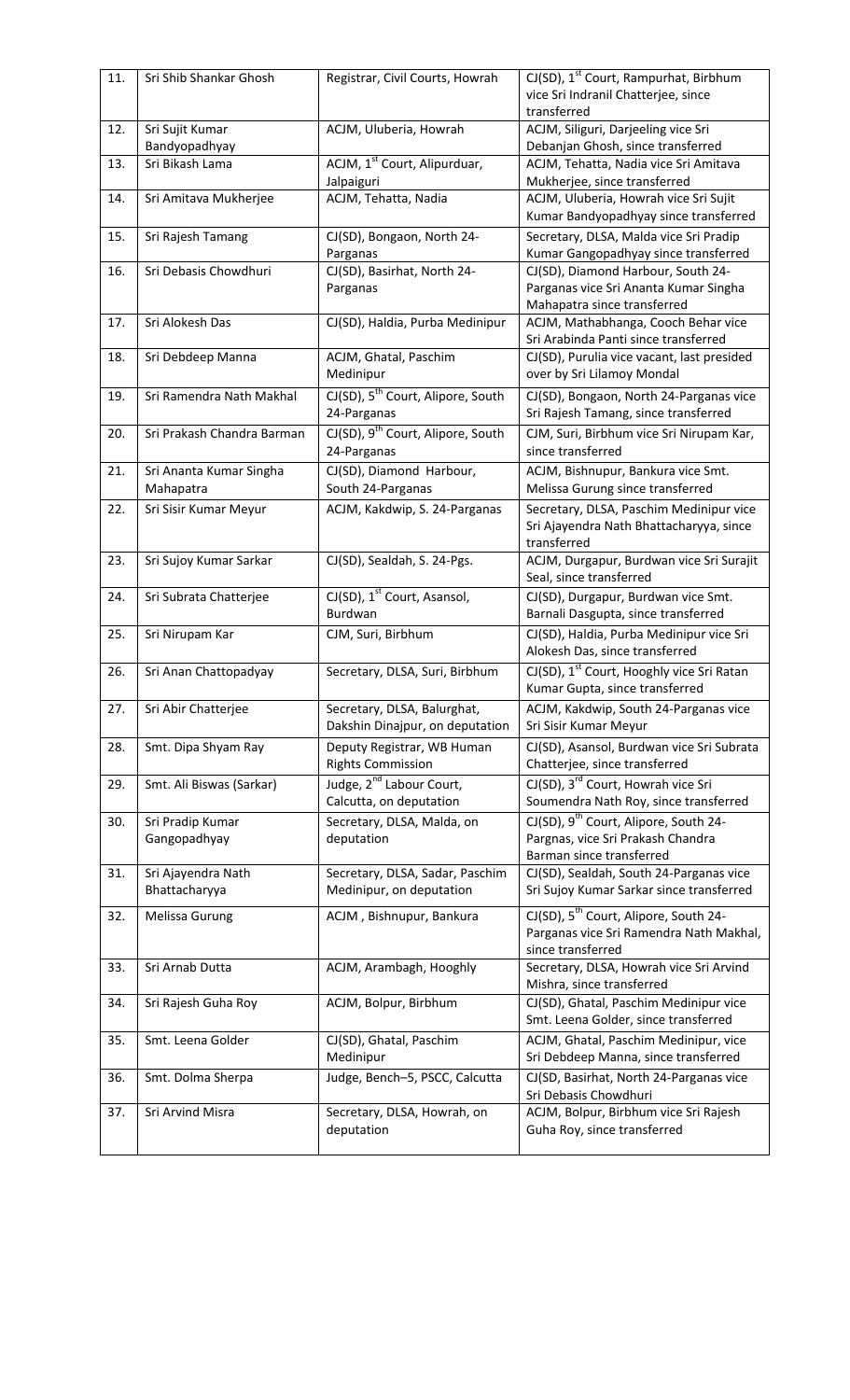#### **CJ(JD)/JM/MM**

| SI.<br>No. | <b>Name of the Officer</b>      | <b>Present Posting</b>                                                                                     | <b>Posting on Transfer</b>                                                                                               |
|------------|---------------------------------|------------------------------------------------------------------------------------------------------------|--------------------------------------------------------------------------------------------------------------------------|
| 1.         | Sri Mainak Dasgupta             | Judicial Magistrate, 4 <sup>th</sup> Court,<br>Chinsurah, Hooghly                                          | Civil Judge (Junior Division)-cum-Judicial<br>Magistrate, Kurseong, Darjeeling vice Sri<br>Goutam Kumar Nag              |
| 2.         | Ali Asgor Allauddin Ahmed       | Civil Judge (Junior Division),<br>Additional Court,<br>Chandernagore, Hooghly                              | Judicial Magistrate, Dantan, Paschim<br>Medinipur vice Smt. Taniya Sarkar                                                |
| 3.         | Sri Saurabh Roy                 | Civil Judge (Junior Division),<br>1 <sup>st</sup> Court, Serampore,<br>Hooghly                             | Judicial Magistrate, 5 <sup>th</sup> Court, Asansol,<br>Burdwan vice Sri Arindam Chakraborty-I                           |
| 4.         | Sri Saurabh Nandi               | Judicial Magistrate, 2 <sup>nd</sup> Court,<br>Bolpur, Birbhum                                             | Civil Judge (Junior Division), 1 <sup>st</sup> Court, Katwa,<br>Burdwan vice Smt. Chandrani Chakraborty                  |
| 5.         | Sri Abhijit Pakhrin             | Judicial Magistrate, 3 <sup>rd</sup> Court,<br>Chandernagore, Hooghly                                      | Judicial Magistrate, 5 <sup>th</sup> Court, Sadar, Paschim<br>Medinipur vice Smt. Keya Bala                              |
| 6.         | Smt. Arpita Ghosh               | Civil Judge (Junior Division),<br>5 <sup>th</sup> Court, Alipore, South 24-<br>Parganas                    | Judicial Magistrate, Tehatta, Nadia vice Smt.<br>Ishita Roy                                                              |
| 7.         | Sri Tashi Phuntsok              | Judicial Magistrate, 5 <sup>th</sup> Court,<br>Alipore, South 24-Parganas                                  | Civil Judge (Junior Division), 1st Court,<br>Rampurhat, Birbhum vice Sri Pradip<br>Bandyopadhyay                         |
| 8.         | Smt. Manikuntala Roy            | Judicial Magistrate, 7 <sup>th</sup> Court,<br>Alipore, South 24-Parganas                                  | Judicial Magistrate, 2 <sup>nd</sup> Court, Bolpur,<br>Birbhum vice Sri Saurabh Nandi                                    |
| 9.         | Sri Jayanta Bhattacharya        | Judicial Magistrate, 9 <sup>th</sup> Court,<br>Alipore, South 24-Parganas                                  | Civil Judge (Junior Division), Addl. Court,<br>Jangipur, Murshidabad vice Sri Souvik Ghosh                               |
| 10.        | Smt. Parna Bhattacharyya        | Judicial Magistrate, 10 <sup>th</sup> Court,<br>Alipore, South 24-Parganas                                 | Judicial Magistrate, 2 <sup>nd</sup> Court, Jangipur,<br>Murshidabad vice Sri Manojit Sarkar                             |
| 11.        | Sri Saikat Sarkar               | Civil Judge (Junior Division),<br>2 <sup>nd</sup> Court, Sealdah, South 24-<br>Parganas                    | Civil Judge (Junior Division)-cum-Judicial<br>Magistrate, Garbeta, Paschim Medinipur<br>vice Sri Amartya Chakraborty     |
| 12.        | Sri Nilanjan Paladhi            | Judicial Magistrate-cum-Rly.<br>Magistrate, 4 <sup>th</sup> Court, Sealdah,<br>South 24-Parganas           | Civil Judge (Junior Division), Kalna, Burdwan<br>vice Sri Sachindra Mohan Bhowmick                                       |
| 13.        | Smt. Alakananda Sarkar          | Judicial Magistrate, 5 <sup>th</sup> Court,<br>Sealdah, South 24-Parganas                                  | Judicial Magistrate, 7 <sup>th</sup> Court, Sadar, Bankura<br>vice Smt. Sharmistha Ghosh-II                              |
| 14.        | Sri Arvind Gourisaria           | Civil Judge (Junior Division),<br>1 <sup>st</sup> Additioinal Court, Diamond<br>Harbour, South 24-Parganas | Judicial Magistrate, 2 <sup>nd</sup> Court,<br>Raghunathpur, Purulia vice Sri Pranay Subba                               |
| 15.        | Smt. Parijat Kumar              | Judicial Magistrate, 2 <sup>nd</sup> Court,<br>Diamond Harbour, South 24-<br>Parganas                      | Judicial Magistrate, 1 <sup>st</sup> Court, Tamluk, Purba<br>Medinipur vice Smt. Tamali Ghosh                            |
| 16.        | Smt. Bidushi Tshering<br>Lepcha | Judicial Magistrate, 3rd Court,<br>Diamond Harbour, South 24-<br>Parganas                                  | Judicial Magistrate, Raghunathpur, Purulia<br>vice Smt. Pratima Shukla                                                   |
| 17.        | Smt. Ankeeta Verma              | Civil Judge (Junior Division),<br>2 <sup>nd</sup> Court, Baruipore, South<br>24-Parganas                   | Judicial Magistrate, 3 <sup>rd</sup> Court, Sadar, Purulia<br>vice Smt. Anita Tamang                                     |
| 18.        | Smt. Sanghamitra Debnath        | Metropolitan Magistrate, 19 <sup>th</sup><br>Court, Calcutta                                               | Judicial Magistrate, 2 <sup>nd</sup> Court, Krishnagore,<br>Nadia vice Md. Zafar Parwej                                  |
| 19.        | Smt. Kalyani Jogasharma         | Municipal Magistrate, 3rd<br>Court, Calcutta                                                               | Civil Judge (Junior Division), 2 <sup>nd</sup> Court,<br>Rampurhat, Birbhum vice Sri Balaram Hajra                       |
| 20.        | Sri Arindam Chakraborty-I       | Judicial Magistrate, 5 <sup>th</sup> Court,<br>Asansol, Burdwan                                            | Civil Judge (Junior Division), Addl. Court,<br>Lalbagh, Murshidabad vice Sultan Mamud                                    |
| 21.        | Md. Mohibullah                  | Judicial Magistrate, 3rd Court,<br>Sadar, Paschim Medinipur                                                | Judicial Magistrate, 4 <sup>th</sup> Court, Sadar, Purulia<br>vice Sri Ramaprasad Ghosh                                  |
| 22.        | Smt. Taniya Sarkar              | Judicial Magistrate, Dantan,<br>Paschim Medinipur                                                          | Judicial Magistrate, 4 <sup>th</sup> Court, Chinsurah,<br>Hooghly vice Sri Mainak Dasgupta                               |
| 23.        | Sri Gourab Ghosh                | Judicial Magistrate, Bongaon,<br>North 24-Parganas                                                         | Civil Judge (Junior Division), 2 <sup>nd</sup> Addl. Court,<br>Diamond Harbour, South 24-Parganas vice<br>Sri Amir Lohar |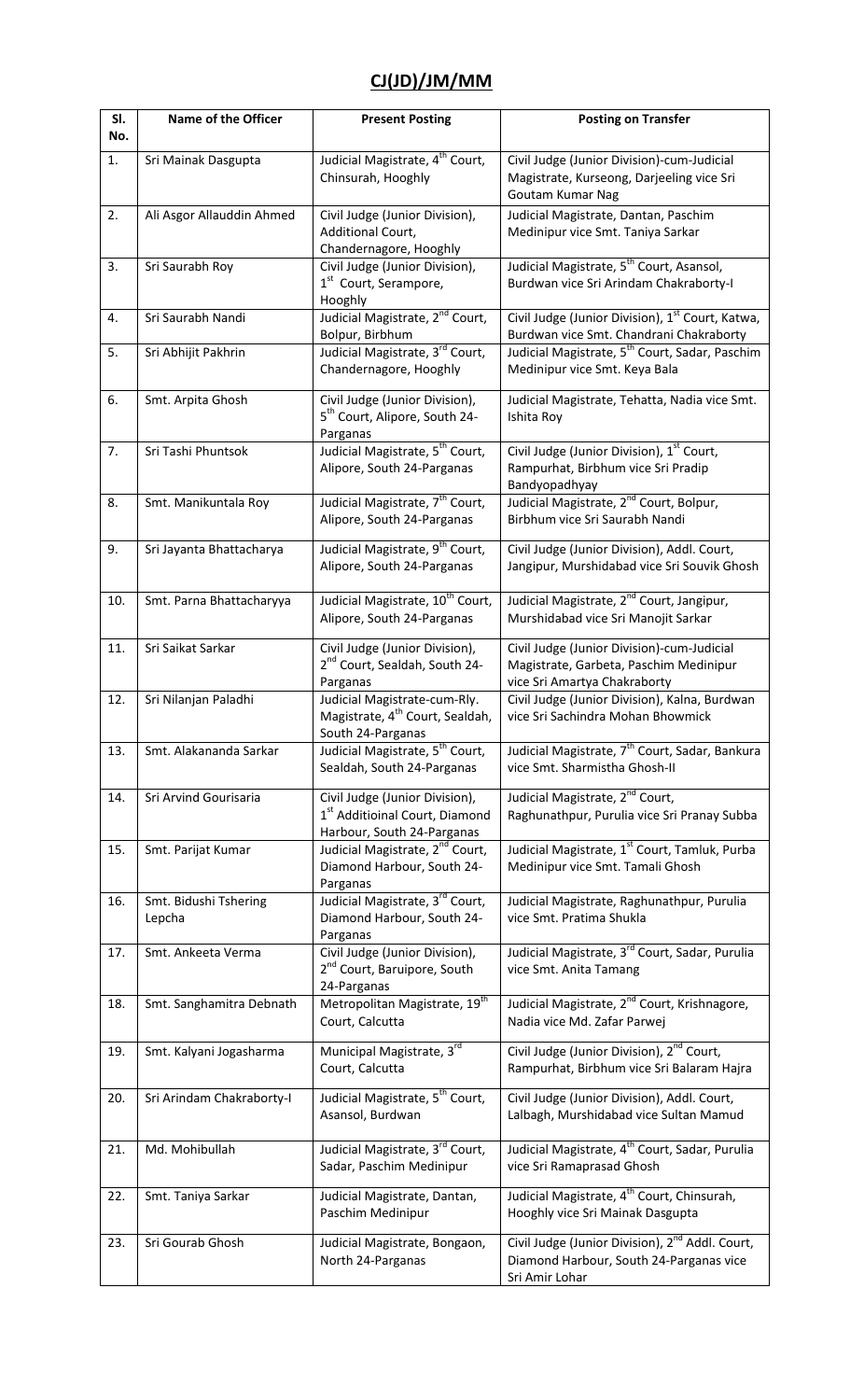| 24. | Sri Arijit Mondal-I             | Judicial Magistrate, Kalyani,<br>Nadia                                             | Civil Judge (Junior Division)-cum-Judicial<br>Magistrate, Mirik, Darjeeling vice Sri Indranil<br>Ray                                  |
|-----|---------------------------------|------------------------------------------------------------------------------------|---------------------------------------------------------------------------------------------------------------------------------------|
| 25. | Sri Pradip Bandyopadhyay        | Civil Judge (Junior Division),<br>1 <sup>st</sup> Court, Rampurhat,<br>Birbhum     | Civil Judge (Junior Division), Tehatta, Nadia<br>vice Sri Rajib Singh                                                                 |
| 26. | Smt. Priyanka Pradhan           | Judicial Magistrate, 3 <sup>rd</sup> Court,<br>Rampurhat, Birbhum                  | Civil Judge (Junior Division), 1 <sup>st</sup> Additioinal<br>Court, Diamond Harbour, South 24-Parganas<br>vice Sri Arvind Gourisaria |
| 27. | Sri Arnab Roy Chowdhury         | Judicial Magistrate,<br>Dubrajpur, Birbhum                                         | Judicial Magistrate, 3 <sup>rd</sup> Court, Katwa,<br>Burdwan vice Smt. Anusha Lama                                                   |
| 28. | Smt. Suchitra Deb               | Judicial Magistrate, 2 <sup>nd</sup> Court,<br>Sadar, Malda                        | Judicial Magistrate, 3 <sup>rd</sup> Court, Ranaghat,<br>Nadia vice Smt. Nirupama Das Bhowmick                                        |
| 29. | Sultan Mamud                    | Civil Judge (Junior Division),                                                     | Judicial Magistrate, 3 <sup>rd</sup> Court, Diamond                                                                                   |
|     |                                 | Addl. Court, Lalbagh,<br>Murshidabad                                               | Harbour, South 24-Parganas vice Smt.<br>Bidushi Tshering Lepcha                                                                       |
| 30. | Sri Souvik Ghosh                | Civil Judge (Junior Division),<br>Addl. Court, Jangipur,<br>Murshidabad            | Judicial Magistrate, 3 <sup>rd</sup> Court, Sadar, Paschim<br>Medinipur vice Md. Mohibullah                                           |
| 31. | Sri Manojit Sarkar              | Judicial Magistrate, 2 <sup>nd</sup> Court,<br>Jangipur, Murshidabad               | Civil Judge (Junior Division), 5 <sup>th</sup> Court,<br>Alipore, South 24-Parganas vice Smt. Arpita<br>Ghosh                         |
| 32. | Sri Satyajit Maity              | Judicial Magistrate, 2 <sup>nd</sup> Court,<br>Chandernagore, Hooghly              | Civil Judge (Junior Division)-cum-Judicial<br>Magistrate, Campbell Bay, Andaman &<br>Nicobar Islands vice Indraneel Chakraborty       |
| 33. | Smt. Anita Tamang               | Judicial Magistrate, 3 <sup>rd</sup> Court,<br>Sadar, Purulia                      | Judicial Magistrate, 1 <sup>st</sup> Additional Court,<br>Basirhat, North 24-Parganas vice Smt. Rinjee<br>Doma Lama                   |
| 34. | Sri Ramaprasad Ghosh            | Judicial Magistrate, 4 <sup>th</sup> Court,<br>Sadar, Purulia                      | Judicial Magistrate, Kalyani, Nadia vice Sri<br>Arijit Mondal-I                                                                       |
| 35. | Sri Pranay Subba                | Judicial Magistrate, 2 <sup>nd</sup> Court,<br>Raghunathpur, Purulia               | Judicial Magistrate, Bongaon, North 24-<br>Parganas vice Sri Gourab Ghosh                                                             |
| 36. | Sri Goutam Kumar Nag            | Civil Judge (Junior Division)-<br>cum-Judicial Magistrate,<br>Kurseong, Darjeeling | Judicial Magistrate, 3 <sup>rd</sup> Court, Tamluk, Purba<br>Medinipur vice Sri Animesh Ghosh                                         |
| 37. | Smt. Pratima Shukla             | Judicial Magistrate,<br>Raghunathpur, Purulia                                      | Judicial Magistrate, 3 <sup>rd</sup> Court, Rampurhat,<br>Birbhum vice Smt. Priyanka Pradhan                                          |
| 38. | Smt. Nirupama Das<br>Bhowmik    | Judicial Magistrate, 3rd Court,<br>Ranaghat, Nadia                                 | Judicial Magistrate, Dubrajpur, Birbhum vice<br>Sri Arnab Roy Chowdhury                                                               |
| 39. | Smt. Ishita Roy                 | Judicial Magistrate, Tehatta,<br>Nadia                                             | Civil Judge (Junior Division), Additional<br>Court, Chandernagore, Hooghly vice Ali Asgor<br>Allauddin Ahmed                          |
| 40. | Sri Rajib Singh                 | Civil Judge (Junior Division),<br>Tehatta, Nadia                                   | Judicial Magistrate, 2 <sup>nd</sup> Court,<br>Chandernagore, Hooghly vice Sri Satyajit<br>Maity                                      |
| 41. | Smt. Sharmistha Ghosh-II        | Judicial Magistrate, 7 <sup>th</sup> Court,<br>Sadar, Bankura                      | Civil Judge (Junior Division), 1 <sup>st</sup> Court,<br>Serampore, Hooghly vice Sri Saurabh Roy                                      |
| 42. | Smt. Payel Banerjee-II          | Judicial Magistrate, 3 <sup>rd</sup> Court,<br>Sadar, Burdwan                      | Civil Judge (Junior Division), 1 <sup>st</sup> Court,<br>Barasat, North 24-Parganas vice Sri Kuntal<br>Chatterjee                     |
| 43. | Sri Balaram Hajra               | Civil Judge (Junior Division),<br>2 <sup>nd</sup> Court, Rampurhat,<br>Birbhum     | Judicial Magistrate, 1 <sup>st</sup> Court, Sealdah, South<br>24-Parganas vice Sri Banibrata Dutta                                    |
| 44. | Smt. Anusha Lama                | Judicial Magistrate, 3rd Court,<br>Katwa, Burdwan                                  | Civil Judge (Junior Division), 2 <sup>nd</sup> Court,<br>Sealdah, South 24-Parganas vice Saikat<br>Sarkar                             |
| 45. | Smt. Chandrani Chakraborty      | Civil Judge (Junior Division),<br>1 <sup>st</sup> Court, Katwa, Burdwan            | Judicial Magistrate, 3rd Court,<br>Chandernagore, Hooghly vice Sri Abhijit<br>Pakhrin                                                 |
| 46. | Sri Sachindra Mohan<br>Bhowmick | Civil Judge (Junior Division),<br>Kalna, Burdwan                                   | Judicial Magistrate, 5 <sup>th</sup> Court, Alipore, South<br>24-Parganas vice Sri Tashi Phontsok                                     |
| 47. | Sri Debasish Barman             | Judicial Magistrate, 2 <sup>nd</sup> Court,<br>Kalna, Burdwan                      | Judicial Magistrate, 7 <sup>th</sup> Court, Alipore, South<br>24-Parganas vice Smt. Manikuntala Roy                                   |
| 48. | Md. Zafar Parwej                | Judicial Magistrate, 2 <sup>nd</sup> Court,<br>Krishnagore, Nadia                  | Judicial Magistrate, 9 <sup>th</sup> Court, Alipore, South<br>24-Parganas vice Sri Jayanta Bhattacharya                               |
| 49. | Smt. Keya Bala                  | Judicial Magistrate, 5 <sup>th</sup> Court,<br>Sadar, Paschim Medinipur            | Judicial Magistrate, 10 <sup>th</sup> Court, Alipore,<br>South 24-Parganas vice Smt. Parna<br>Bhattacharya                            |